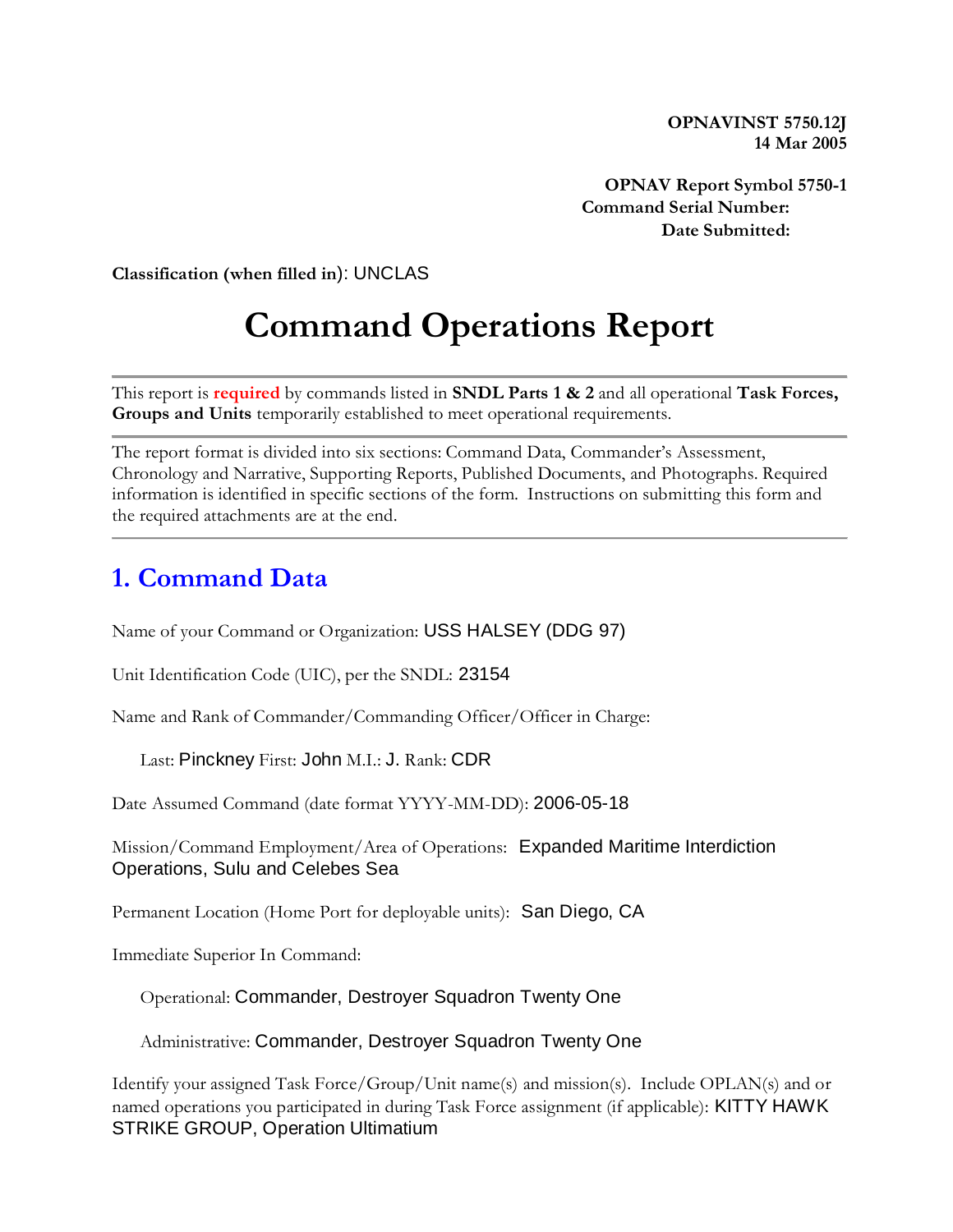Name(s) of Forces, Commands, Ships, Squadrons or Units assigned or under your operational control (if applicable): N/A

Type and number of Aircraft Assigned and Tail Codes, if applicable: 1 SH-60B, LONEWOLF 47, HSL 45 DET 2.

Commands, Detachments or Units deployed on board or stationed aboard as tenant activities (as applicable): N/A

Number of Personnel Assigned:

Officers: 27 Enlisted: 313 Civilian: 0

Command Point of Contact (required entry, complete in full):

Name (Rank, First Name, Middle Initial, Last Name): LTjg Job Title/Office Code: Public Affairs Officer E-mail (both classified and unclassified, if available):

Phone number(s): Command Mailing Address: USS HALSEY (DDG 97) FPO AP 96667-1308

### **2. Commander's Assessment**

The Commander's Assessment briefly tells the story of the command's role in national defense and should highlight any general and specific lessons-learned. It should contain the commander's commentary, insights and reflections on the unit's activities. Attention should be directed to significant issues impacting training, operations and mission accomplishment during the reporting period. Descriptions of circumstances and sequence of events leading to major command decisions and results of those decisions are particularly desired. Also desired are accounts of specific contributions of individuals in the command to mission accomplishment. For units engaged in or directly supporting combat, significant wartime or peacetime operations (named operations, noncombat evacuation operations, disaster relief or other humanitarian operations, etc.) or major exercises, particular attention should be given to the commander's estimate of the situation, records of discussions and decisions, descriptions of circumstances and sequence of events leading to operational decisions and results of those decisions. For a unit returning from deployment or participating in a single operation this can normally be a single assessment. For higher-echelon commands or units engaging in multiple operations, a separate assessment for each operation in addition to an overall assessment may be appropriate.

In 2006, HALSEY supported the Global War on Terrorism during its maiden deployment. The ship deployed on Aug. 4, 2006, to the Western Pacific, initially conducting Expanded Maritime Interdiction Operations (EMIO) in the Sulu and Celebes Seas in support of the Operation Enduring Freedom in the Phillipines.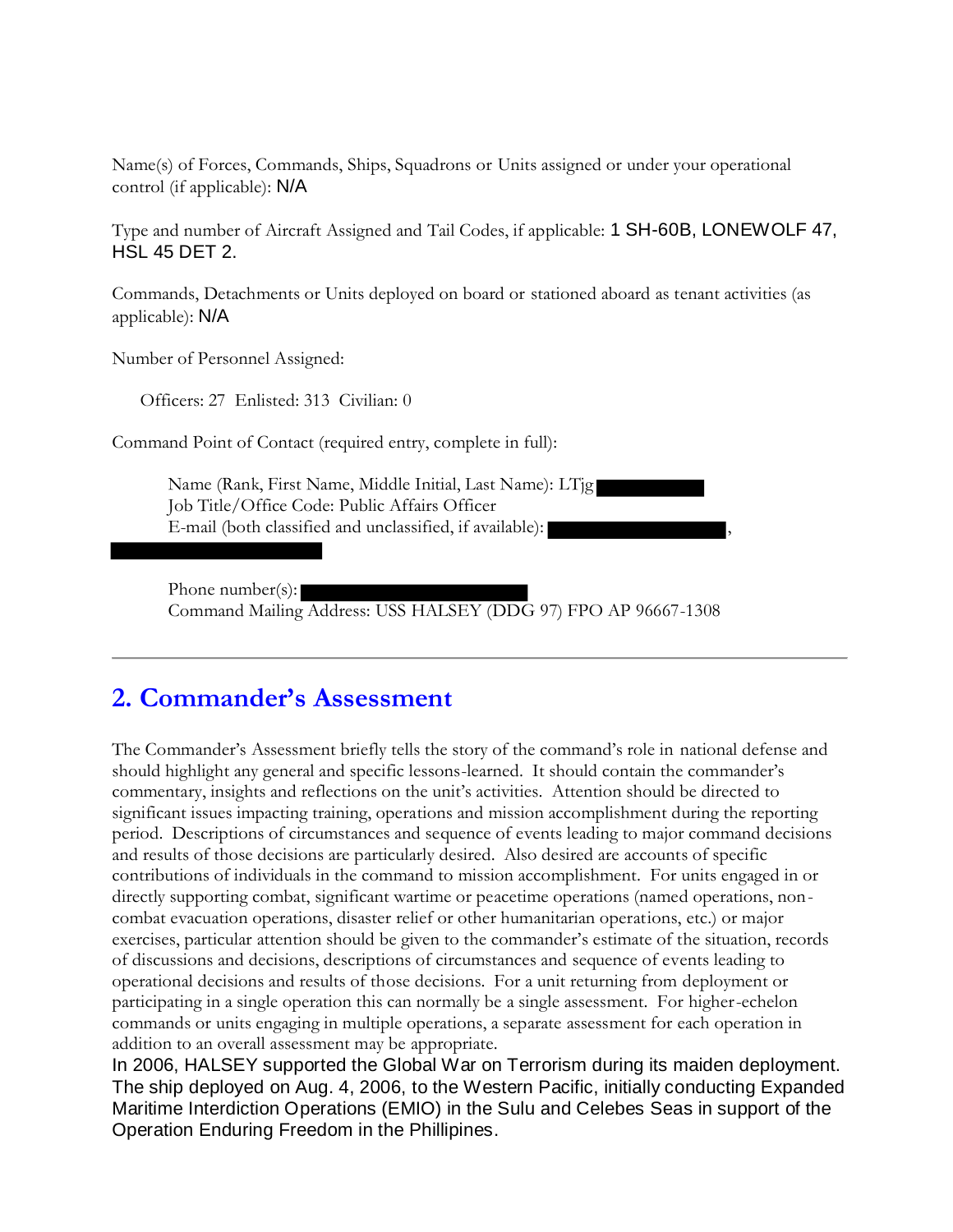HALSEY also provided sensor and reconnaissance support for 'Operation Ultimatum'. Operation Ultimatum was conducted in the Sulu archipelago in August to pursue Abu Sayyaf leadership and Indonesian JI operatives.

Upon leaving the Joint Operations Area, HALSEY joined the USS KITTY HAWK Strike group as an essential element in the screen protection of KITTY HAWK (CV 63). Halsey operated with the KITTY HAWK Strike Group and DESTROYER SQUADRON 15 for the remainder of deployment.

HALSEY's maiden deployment was challenging and beneficial to the crew. HALSEY returned from deployment on Dec. 24, 2006.

## **3. Chronology and Narrative**

Chronology should include dates of movements; local operations and training; exercises and operations (define acronyms and purpose of exercise or operation); installation of new weapons systems or changes; major physical changes to facilities, ship or aircraft; Class A or B mishaps; port visits; unit awards received; reserve augmentation; and other significant operational or administrative events.

2006-01- PSA in BAE Shipyard, San Diego, CA

2006-04: Left Shipyard, San Diego

2006-05-18: Change of Command

2006-05-25: Seattle, Washington Port Visit

2006-08-04: Underway for WESTPAC

2006-08: Conducted Operation Ultimatum in the Sulu archipelago

2006-08-09: Port visit to Pearl Harbor, Hawaii

2006-09-12: Port visit to Singapore

2006-09-15: COMREL project with Children at Street 11 in Singapore

2006-10-11: Port visit to Sasebo, Japan

2006-10-12: COMREL projects at two Sasebo City nursing homes

2006-10: Joined KITTY HAWK Strike Group and DESRON 15

2006-11-02 through 2006-11-06: Port visit to Kagoshima, Japan.

2006-11-03: COMREL project at Jinpu Gakuen Children's Home and sports exchanges with Chiran Town community club teams and JMSDF Kanoya Air Base.

2006-11-23 through 11-27: Port Visit to Hong Kong. Participated in Project Handclasp with the Hong Kong Society for the Protection of Children.

2006-12-02 through 12-05: Guam port visit

2006-12-13 through 12-15: Hawaii port visit

2006-12-16 through 12-18: Hawaii port visit (rerouted in en route to homeport due to weather.)

2006-12-24: Homecoming from maiden deployment, San Diego Calif.

The short narrative should amplify chronology entries (such as objectives and results of exercises/ operations; commander's evaluation of exercises/operations, etc). Entries may refer to an enclosure of this report without additional description if the enclosure sufficiently reports the incident/event. For all other entries, give the date or period in YYYY-MM-DD format and provide a brief narrative. All significant events during the reporting period are to be included.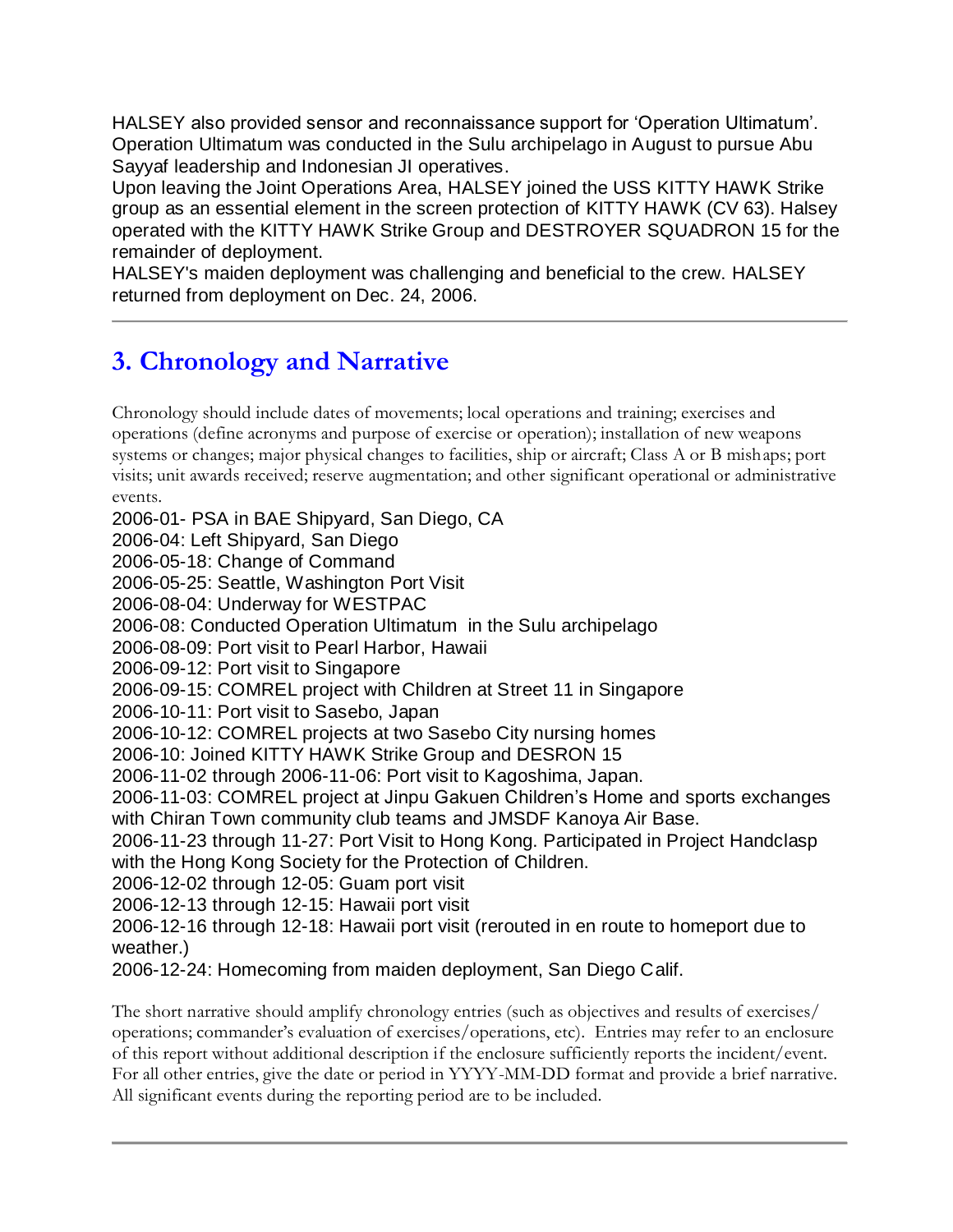## **4. Supporting Reports**

Supporting Reports are those reports required by other instructions that provide significant data about the command during the calendar year. These reports may be submitted "as is," eliminating the need to duplicate information for this report that is already contained in reports prepared in response to other instructions and requirements. Examples include battle efficiency, safety and other award submissions, major staff or command studies, and end of cruise reports or briefs. For units engaged in or directly supporting combat, significant wartime or peacetime operations (named operations, non-combat evacuation operations, disaster relief or other humanitarian operations, etc.) or major exercises, enclosures may include, but are not limited to:

- a. Situation Reports
- b. Intentions Messages
- c. Operational Reports
- d. Operations Orders/Deployment Orders
- e. Operational Plans
- f. Personal For Messages
- g. After Action Reports
- h. Significant Electronic Message Traffic (outgoing/e-mail/chat)
- i. Battle Damage Assessments
- j. Casualty Reports
- k. End-of-Cruse/Deployment Reports
- l. Intelligence Summaries
- m. Major Exercise Reports

List below the items submitted, indicating the classification of each. Electronic reports should be in a Microsoft Office format (Word, Excel, Power Point, or Access), HTML, PDF, JPG, GIF, or plain text. It is unnecessary to convert non-electronic documents to electronic format. Submit electronic reports via e-mail or on CD-ROM as explained at the end of this form. Enclosures that do not exist in electronic format should be listed below and submitted in hardcopy in the same manner as a CD-ROM.

-Battle Efficiency inputs/letter: On CD, under folder "4 Supporting Reports"

## **5. Published Documents**

List below the published documents being submitted in either electronic or paper format, indicating the classification of each item. Documents to be submitted include cruise books, change of command programs, commissioning/decommissioning brochures, establishment/disestablishment/deactivation brochures, copy of command's web site, news releases, biography of commander, welcome aboard brochures, newspaper articles, command studies, statistical data, etc.

Electronic documents should be in a Microsoft Office format (Word, Excel, Power Point, or Access), HTML, PDF, JPG, GIF or plain text. Documents in electronic format are to be submitted via e -mail or on CD-ROM as explained at the end of this form. It is unnecessary to convert non-electronic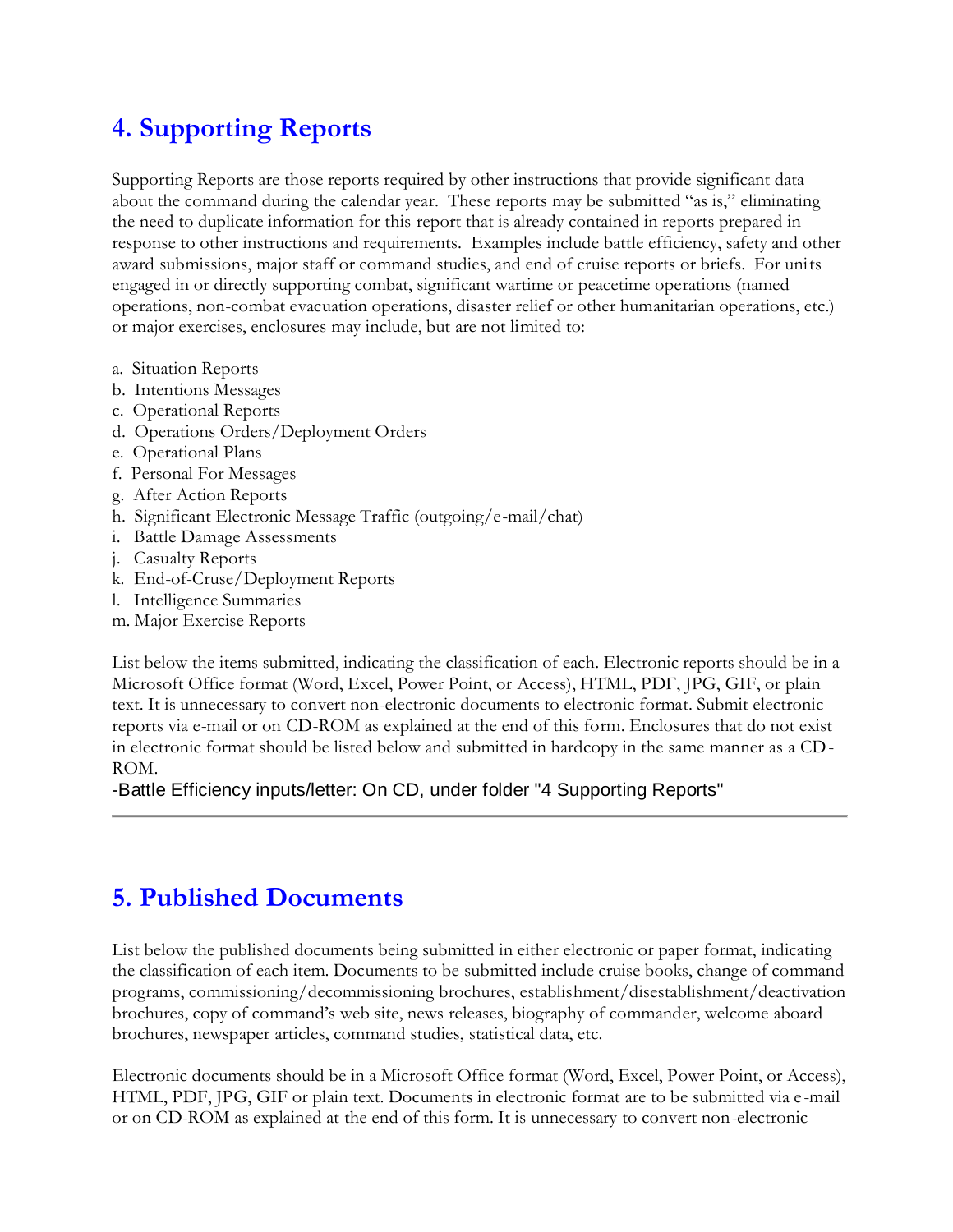documents to electronic format. List any enclosures that are not electronic and submit in hardcopy in the same manner as a CD-ROM.

The following are provided on CD in folder "5 Published Documents"

- 1. Welcome Aboard Pamphlet- Unclassified.
- 2. Command website is available at www.halsey.navy.mil.
- 3. Biography of Commander
- 4. "Five Star Chronicle"- HALSEY newsletter Editions 1-4 on CD
- 5. Press Releases

## **6. Photographs**

List below official photographs and any other command-generated media being submitted in either electronic or paper format. Photographs to be submitted include: official photo of commanding officer; recent photo of ship, aircraft, or facility; and photos of historic events associated with the command. Photographs submitted electronically should be in JPG, TIFF or GIF format. It is unnecessary to convert non-electronic documents to electronic format. Photographs in electronic format are to be submitted via e-mail or on CD-ROM as explained below. Enclosures that do not exist in electronic format should be listed below and submitted in the same manner as the CD-ROM. Also include any photographs covering operational strikes, battle damage (especially that sustained by own ship, aircraft, facilities or equipment), or other relevant photos relating to combat or deployment operations.

**Pictures are on CD in folder "6 Photos", including photo of the Commanding Officer, official ship photo, KHKSG photo.**

#### **Submit this Command Operations Report as follows:**

Via e-mail, to one of the three e-mail addresses:

All air/aviation commands: aviationhistory@navy.mil All ships: shiphistory@navy.mil All other commands: archives@navy.mil

Place any attachments too large for transmission via e-mail on CD-ROM and send by an approved commercial courier, such as FEDEX or UPS. Check CDs for readability before submission to guard against corruption. Forward paper records included as attachments in the same manner. **Do not forward Command Operations Reports via U.S. mail, as all mail addressed to the Naval Historical Center is irradiated and will result in destruction of discs and damage to paper enclosures.** Address all shipments to:

Naval Historical Center (Attn: Ships History/Aviation History/Operational Archives) \* 805 Kidder Breese Street SE Washington Navy Yard, DC 20374-5060